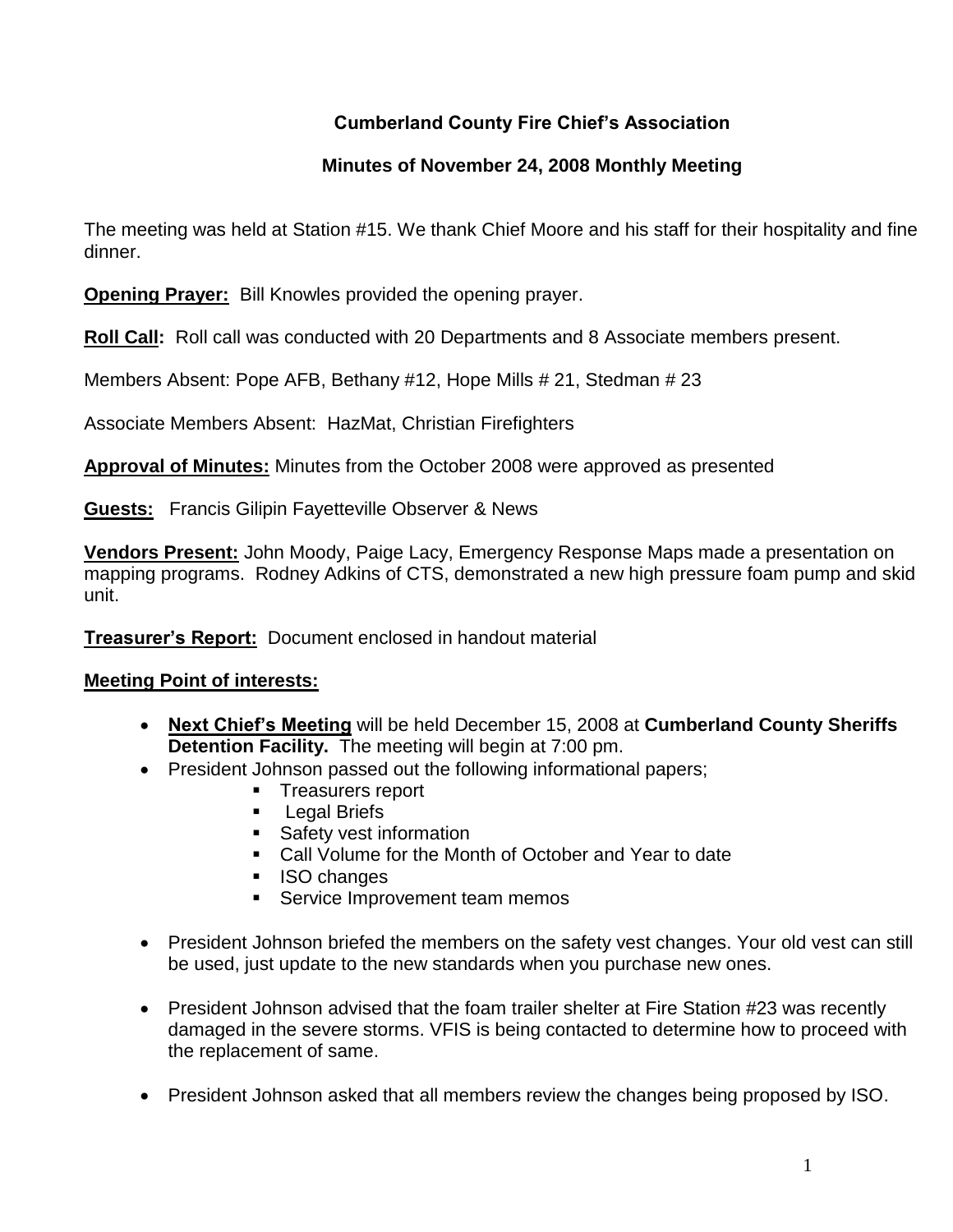• Director Currie advised that the Viper Study will be reviewed by the Communications Committee and discussed at the January meeting. It appears at this time that WT coverage is at 99% coverage. The County is awaiting a proposal from Motorola for a switchover to the Viper system.

#### **OLD BUSINESS:**

- Director Currie asked that all Chiefs please express to their personnel that the CC is not trying to take over fire suppression activities from the local departments.
- Chief Johnson advised that the purchase of the clothing for the Honor Guard was made by using the Stoney Point Fire Department credit card. Payment from the Chiefs Association will be made back to SPFD. The items will be hand receipted to the Honor Guard.
- The RIT issues will be followed up on by Chief Johnson. He apologized for not having the information necessary for the November meeting.

### **NEW BUSINESS:**

• No new business discussed

#### **COMMITTEE REPORTS:**

#### **I D CARD COMMITTEE Lt**. Tara Johnson (Stoney Point) Chairperson

• FYI. Fire Chiefs are required to send a signed letter or memo with a firefighter requesting an ID Card. For any questions or an appointment contact 424-0694 or e-mail at [tara@stoneypointfire.com](mailto:tara@stoneypointfire.com)

#### **FIRE PREVENTION/EDUCATION COMMITTEE**

• No report

### **COMMUNICATIONS COMMITTEE** Chief B. Bullard (Stedman) Chairperson

• No report.

### **STANDARDS & POLICY COMMITTEE** Chief K. Hall (Cumberland Road) Chairperson

- Chief Ken Hall has received 1 proposal for the Helicopter LZ SOP. He will continue to work on same and have it available for the January meeting.
- A reminder that the Command Procedures will go into effect on January 1, 2009.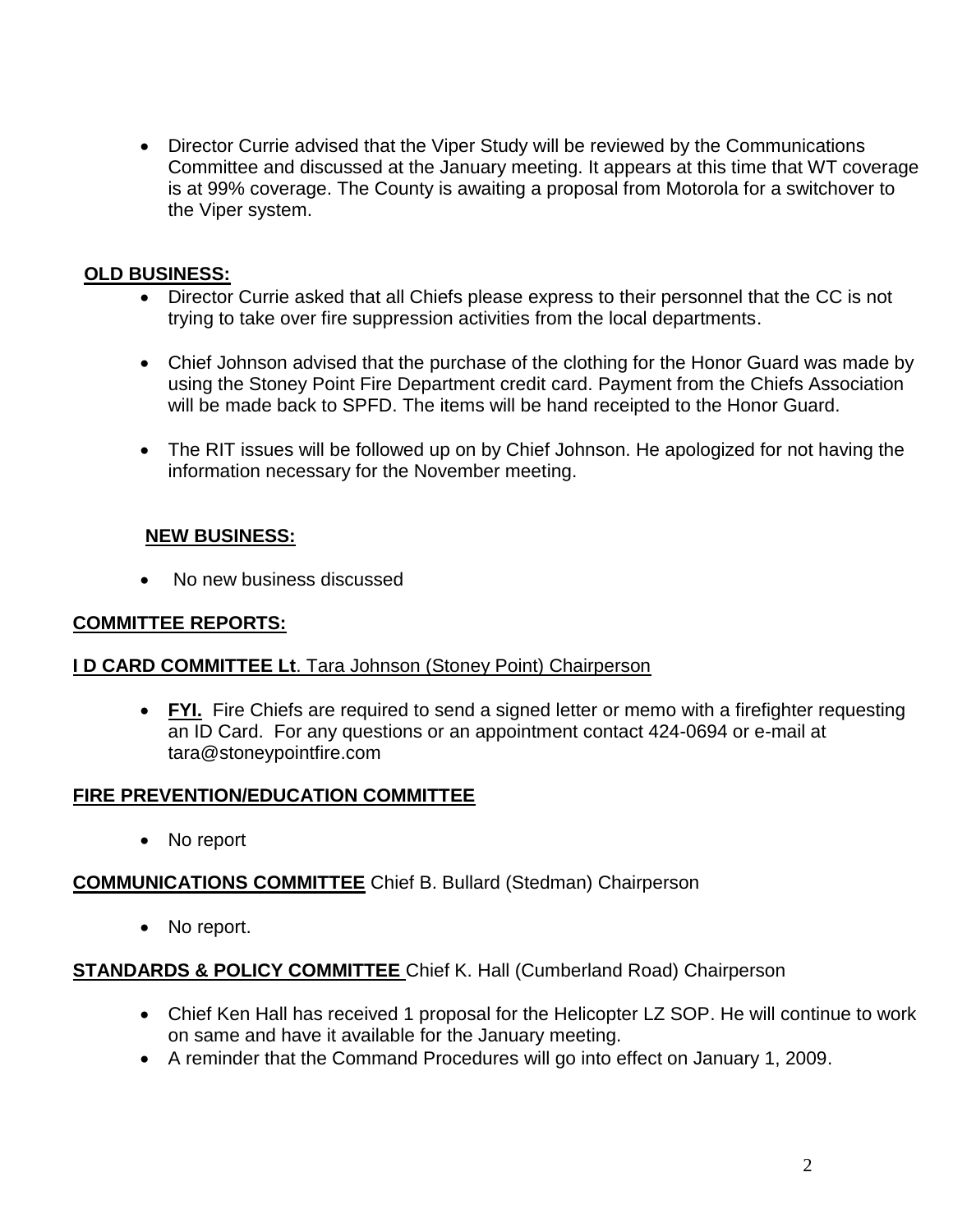# **TRAINING COMMITTEE** Chief P. Strahan (Westarea) Chairperson

• No report.

**MEMORIAL COMMITTEE** Chief S. Blackburn (Ft. Bragg) Chairperson

No report

# **AUTOMATIC AID/MUTUAL AID COMMITTEE** Chief J. F. Hall (Bethany) Chairperson

• No report

**FINANCE COMMITTEE** Deputy Chief Freddy Johnson Jr. (Stoney Point) Chairperson

• No report

**RESCUE COMMITTEE** Deputy Chief Freddy Johnson Jr. (Stoney Point) Chairperson

• No report

### **EASTERN FIRE SCHOOL** Chief R. Marley (Pearces Mill) Chairperson

 Chief Marley advised that the EFS will be cancelled for 2009 and will not be actively pursued any further.

### **EMS DIRECTOR:** Michael Roye, Director

 Mr. Roye advised the members on some issues with the CIS program at OEMS. EMS is looking into alternative transport methods for DOA's, dialysis patients, and patients that can be seen at an Express Care facility. These alternatives would free up units to respond to true field emergencies.

# **ASSOCIATE MEMBERS REPORT**

# **EMERGENCY SERVICES DIRECTOR/ ECC-911** Kenny Curry, Director

- Scotty Harris handed out inspection reports.
- Susan McLeod was introduced as the Communications Supervisor.
- Chief Marley requested that the FMO send out a letter to the alarm companies on the proper procedures for testing of the various systems. This would hopefully cut down on the number of unintentional alarms being responded too.